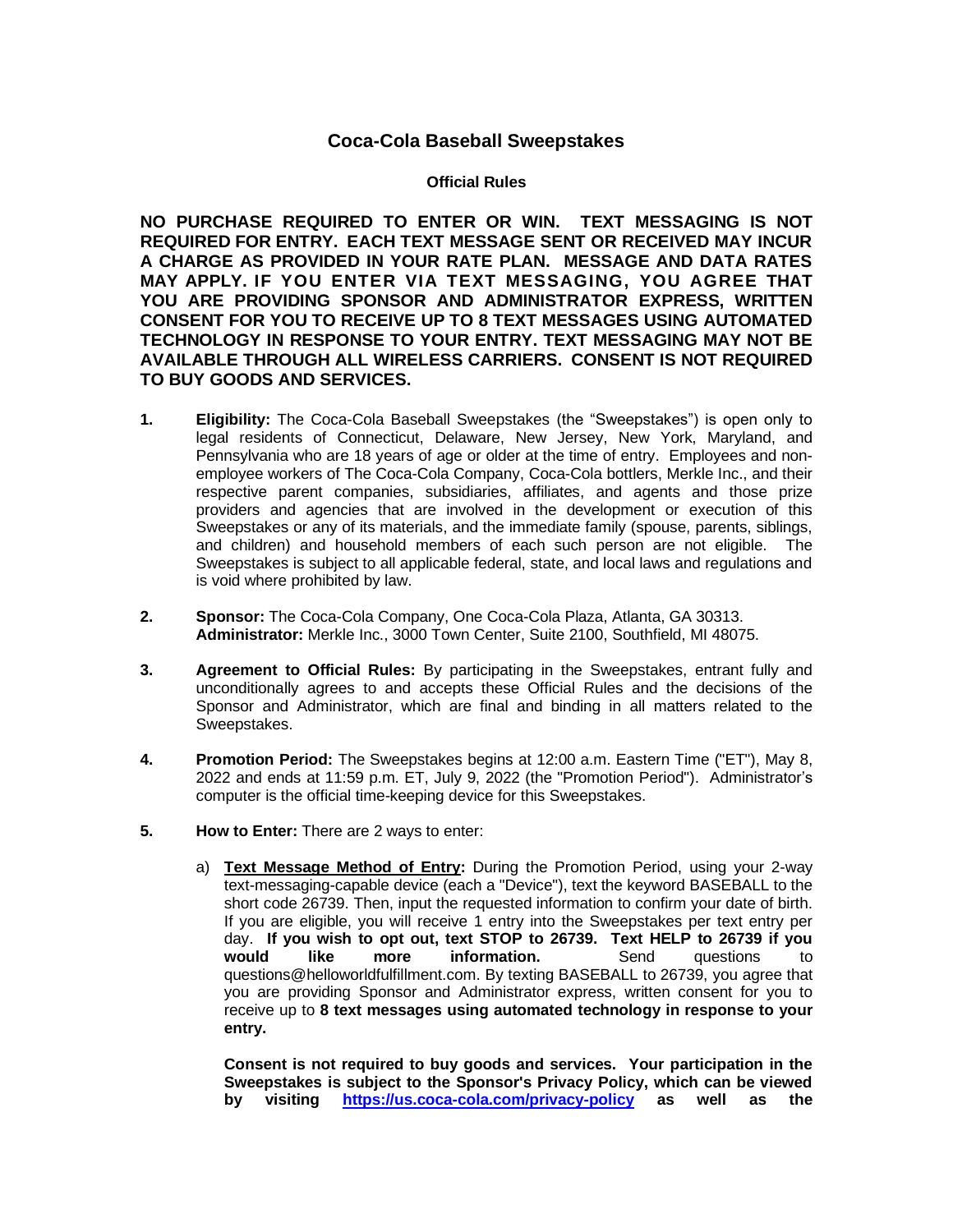**Administrator's Mobile Terms and Conditions, which can be viewed by visiting <http://www.helloworld.com/terms>**.

If you enter the Sweepstakes by text message, your wireless service provider's text **message and data rates apply**. Entrants should consult their wireless service provider's pricing plan for details. You agree to incur any and all charges demanded by your wireless carrier. The Device that is used must be capable of sending and receiving text messages. Entrants should check their Device's features to see if they have that capability and check the Device manual for specific use instructions. Entry via text messaging may be limited and may not be available through all wireless carriers or on all handsets. Supported carriers include AT&T™, T-Mobile, Verizon Wireless, U.S. Cellular, Sprint, Boost Mobile, Alltel, Cincinnati Bell, Cricket, and Metro PCS.

b) **Online Alternate Method of Entry:** During the Promotion Period, visit [www.cokeplaytowin.com/BaseballSweepstakes](http://www.cokeplaytowin.com/BaseballSweepstakes) and follow the links and instructions to complete and submit the registration form, including providing a valid email address. You automatically will receive 1 entry into the Sweepstakes.

Limit: 1 Sweepstakes entry per person per day during the Promotion Period, regardless of method of entry. Multiple participants are not permitted to share the same email address or Device. Any attempt by any participant to obtain more than 1 entry per day by using multiple/different email addresses, Devices, identities, registrations or logins, or any other methods will void that participant's entries and that participant may be disqualified from the Sweepstakes. Any use of robotic, repetitive, automatic, programmed or similar entry methods or agents (including, but not limited to, sweepstakes entry services) will void all entries by that entrant. In the event of a dispute as to any entry, the authorized account holder of the Device or email address used to enter will be deemed to be the entrant. The "authorized account holder" is the natural person assigned an email address by an Internet access provider, online service provider or other organization responsible for assigning email addresses for the domain associated with the submitted address. Otherwise, the "authorized account holder" of a Device is the natural person in whose name the Device has been issued and the services are billed. Potential winners may be required to show proof of being the authorized account holders.

- **6. Drawings:** Administrator is an independent judging organization whose decisions as to the selection of the potential winners are final and binding. On or about July 11, 2022, Administrator will select the names of the potential winners in a random drawing of all eligible entries received during the Promotion Period. The odds of winning a prize depend on the number of eligible entries received during the Promotion Period.
- **7. Requirements of Potential Winners:** Potential winners must continue to comply with the Official Rules. Winning is contingent upon fulfilling all requirements. If a potential winner entered via text messaging, he/she will be notified by phone or text message at the phone number of the Device used to enter the Sweepstakes. If the potential winner entered online, he/she will be contacted by email. Each potential Grand or First Prize winner (or parent/legal guardian if winner is a minor in his/her state of residence) will be required to sign and return to Administrator, within 5 days of the date notice or attempted notice is sent, a Declaration of Compliance, Liability & Publicity Release ("Declaration") (except where prohibited) in order to claim his/her prize and to fulfill any such other requirements as determined by Administrator. If a potential winner fails to do so, he/she may be disqualified and may forfeit the prize. In the event that a potential Grand or First Prize winner cannot be contacted, fails to complete the Declaration in the required time frame or fails to provide any requested information, forfeits the prize or is disqualified for any reason, Administrator will select an alternate potential winner in a random drawing from among all remaining eligible entries, up to 3 alternates. If the alternate potential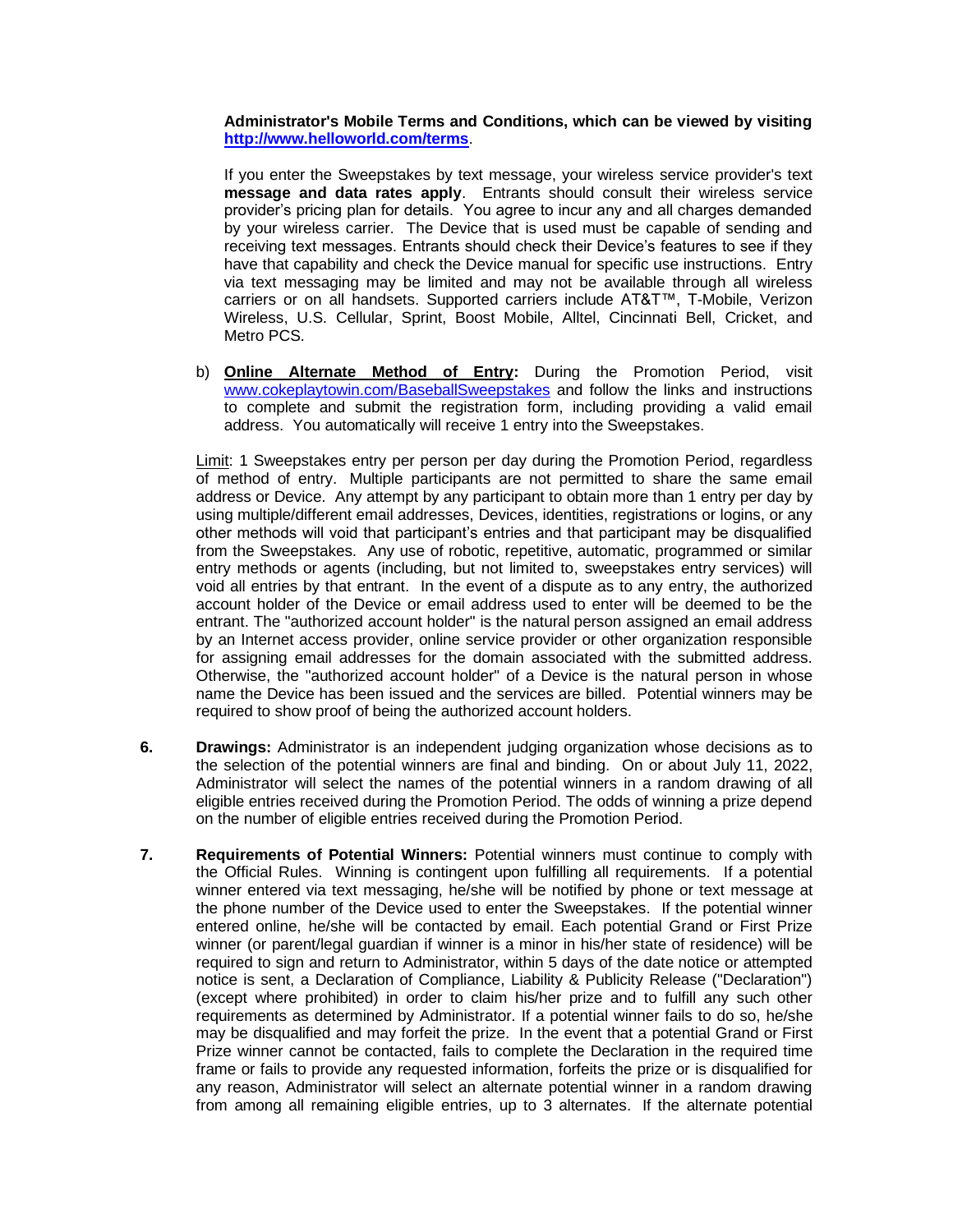winners are disqualified, the applicable prize will not be awarded. Unclaimed Second Prizes will remain unawarded. Prizes will be fulfilled approximately 8 to 10 weeks after the conclusion of the Sweepstakes.

The Grand Prize and First Prize winners will have the option to provide Sponsor with a photo of their prize winnings ("Photo") to receive a \$100 ShopRite gift card ("Offer"), terms and conditions apply. Sponsor or Administrator will provide all details related the Photo and how each winner will send in the Photo. If a winner fails to provide the Photo, he/she will not receive the Offer. Limit: 1 Offer per person. Each winner agrees that Sponsor shall own the Photo and that Sponsor, and respective designees, assigns and licensees shall have the right to edit, exploit, adapt, distribute, post, create derivative works of, and otherwise use the Photo, in whole or in part, and in combination with other materials, in any manner, for any advertising, promotional, trade, commercial or other purposes in any and all media, now or hereafter devised, worldwide in perpetuity, without further payment or consideration, notification or permission.

## **8. Prizes:**

1 GRAND PRIZE: Grand Prize bundle includes 1 Samsung 4K UHD Smart TV; 1 Soundbar; 4 Single Tickets to a game as determined by Sponsor in its sole discretion; 1 \$500 ShopRite gift card, terms and conditions apply; and 1 \$125.00 streaming service gift card, terms and conditions apply. Approximate Retail Value ("ARV"): \$3,155.00. Transportation and accommodations are not included. No change of date unless Sponsor determines that it must be substituted. **An inherent risk of exposure to COVID-19 exists in any public place where people are present. COVID-19 is an extremely contagious disease that can lead to severe illness and death. By attending a game, winner and winner's guest voluntarily assume all risks related to exposure to COVID-19.** The Sponsor is not responsible if the event is delayed, postponed, or cancelled for any reason and winner will not be reimbursed for tickets. Seating and timing to be determined in the sole discretion of Sponsor. Tickets may be subject to Sponsor's standard rain-check policies and procedures. By accepting ticket prize, winner agrees to abide by any terms, conditions and restrictions provided by the ticket. The Sponsor is not responsible if winner does not use ticket on day of event.

1 FIRST PRIZE: First Prize bundle includes 1 Weber Grill; 1 Projector; 1 Outdoor Screen; and 1 \$250 ShopRite gift card, terms and conditions apply. ARV: \$1,950.00.

200 SECOND PRIZES: Second Prize includes 1 \$25.00 ShopRite gift card, terms and conditions apply. ARV: \$25.00.

For All Prizes: The actual value of electronic prizes is subject to price fluctuations in the consumer marketplace based on, among other things, any gap in time between the date the ARV is estimated for purposes of these Official Rules and the date the prize is awarded or redeemed. No substitution, exchange, or transfer of prize by any winner. Sponsor reserves the right to substitute any prize for one of equal or greater value. Each prize winner is responsible for all taxes and fees associated with prize receipt and/or use. Limit: 1 prize per person. Total ARV of all prizes: \$10,105.00.

- **9. Publicity:** Except where prohibited, participation in the Sweepstakes constitutes entrant's consent for Sponsor and its designees to use entrant's name, Photo, likeness, prize information, city, and state of residence for promotional purposes in any media without further consideration.
- **10. General Conditions:** In the event that the operation, security, or administration of the Sweepstakes is impaired in any way for any reason, including, but, not limited to, fraud, outbreak of widespread illness, pandemic, or other similar occurrence, civil unrest, virus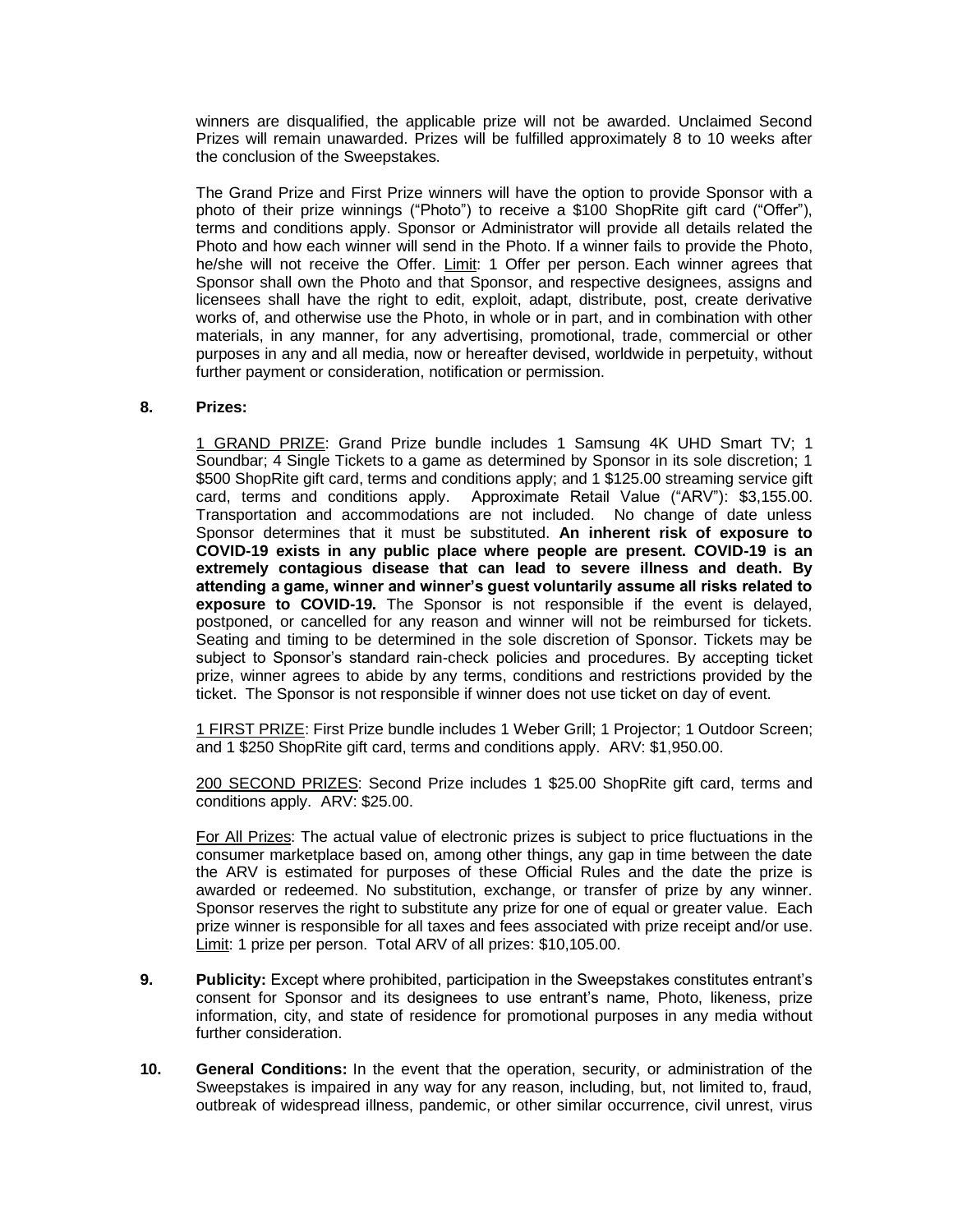or other technical problem, the Sponsor may, in its sole discretion, either: (a) suspend the Sweepstakes to address the impairment and then resume the Sweepstakes in a manner that best conforms to the spirit of these Official Rules; or (b) cancel the Sweepstakes and award the prizes in a random drawing from among all eligible entries received up to the time of the impairment. The Sponsor reserves the right in its sole discretion to disqualify any individual it finds to be tampering with the entry process or the operation of the Sweepstakes or to be acting in violation of the Official Rules of this or any other promotion, or in an unsportsmanlike or disruptive manner. Any attempt by any person to undermine the legitimate operation of the Sweepstakes may be a violation of criminal and civil law, and, should such an attempt be made, the Sponsor reserves the right to seek damages from any such person to the fullest extent permitted by law. The Sponsor's failure to enforce any term of these Official Rules shall not constitute a waiver of that provision.

- **11. Release and Limitations of Liability:** Except where prohibited, by participating in the Sweepstakes, entrants agree to release and hold harmless The Coca-Cola Company, Coca-Cola bottlers, Wakefern Food Corp., Merkle Inc., and their respective parents, members, subsidiaries, affiliates, promotional partners, prize partners, agents and agencies, and the officers, directors and employees of them (the "Released Parties") from and against any claim or cause of action arising out of participation in the Sweepstakes or receipt or use of any prize, including, but not limited to: (a) unauthorized human intervention in the Sweepstakes; (b) technical errors related to computers, servers, providers, printers or telephone, cellular networks, or network lines; (c) printing errors; (d) errors in the administration of the Sweepstakes or the processing of entries; (e) late, lost, or undeliverable mail; or (f) injury or damage to persons or property which may be caused, directly or indirectly, in whole or in part, from entrant's participation in the Sweepstakes or receipt of any prize. Entrant further agrees that in any cause of action, the Released Parties' liability will be limited to the cost of entering and participating in the Sweepstakes and in no event shall the Released Parties be liable for attorney's fees. Entrant waives the right to claim any damages whatsoever, including, but not limited to, punitive, consequential, direct, or indirect damages. If, for any reason, an entrant's entry is confirmed to have been erroneously deleted, lost, or otherwise destroyed or corrupted, entrant's sole remedy is another Sweepstakes entry, if it is possible. If the Sweepstakes, or any part of it, is discontinued for any reason, Sponsor, in its sole discretion, may elect to hold a random drawing from among all eligible entries received up to the date of discontinuance for any prize offered herein. No more than the stated number of prizes will be awarded. In the event that production, technical, seeding, programming or any other reasons cause more than the stated number of prizes as set forth herein to be available and/or claimed, Sponsor reserves the right to award only the stated number of prizes by a random drawing among all legitimate, un-awarded, eligible prize claims.
- **12. Dispute Resolution:** You agree that any claim or dispute at law or equity that has arisen or may arise relating in any way to or arising out of the Sweepstakes, the Official Rules, or the Sponsor's and/or Administrator's Privacy Policy (including Mobile Terms and Conditions) will be resolved in accordance with the provisions set forth in this Dispute Resolution section. Please read this section carefully. It affects your rights and will have a substantial impact on how claims you and we have against each other are resolved.

You agree that whenever you have a disagreement with Administrator or Sponsor arising out of, connected to, or in any way related to the Sweepstakes, the Official Rules, or the Sponsor's and/or Administrator's Privacy Policy (including Mobile Terms and Conditions), you will send a written notice to the Administrator ("Demand"). You agree that the requirements of this Dispute Resolution section will apply even to disagreements that may have arisen before you accepted these Official Rules or the Sponsor's and/or Administrator's Privacy Policy (including Mobile Terms and Conditions). You must send the Demand to the following address (the "Notice Address"): Legal Department, Merkle